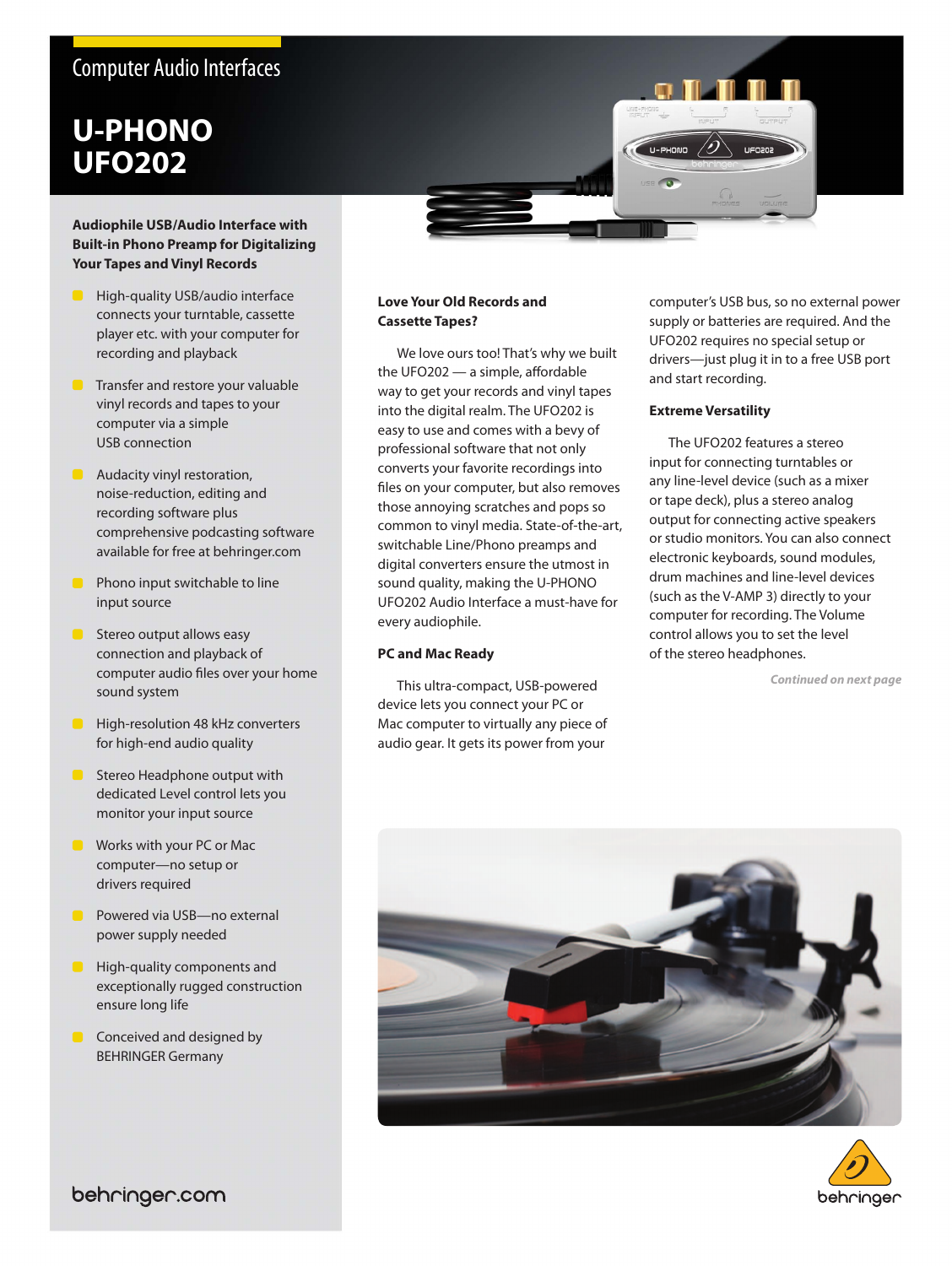### Computer Audio Interfaces

# **U-PHONO UFO202**

#### **Powerful Recording Interface**

When used as a professional interface between a mixing console and your computer, myriad options become available. Some of these might include connecting the UFO202's RCA outputs to the TAPE INPUT jacks of your mixer or active monitors, or directly into the input channels of the mixer. Connecting to mixer input channels gives you access to equalization and allows the use of the AUX Send features of your mixer to build extremely versatile monitor mixes for your recording sessions.

#### **Tons of free software**

Because you'll want to take full advantage of the UFO202's podcasting and recording potential, we're providing a massive software download for your Mac or PC including Audacity, Podifier, Juice, Podnova and Golden Ear. You also get more than 100 virtual instruments and over 50 effects plug-ins, turning your computer into a complete home-based or mobile recording studio from input to output. Download available at: http://www.behringer.com/EN/ Support/U-Control-Downloads.aspx

#### **Value**

Now for just a fraction of the price you'd pay for a USB turntable you can have state-of-the-art digital conversion, world-class recording and editing software, and hassle-free connectivity between your PC or Mac computer and virtually any piece of audio gear, including phono turntables and tape decks.

Bridging the gap between your music and the rest of the world the BEHRINGER U-PHONO UFO202.

## **Recording from a Tape Deck**



## **Recording from a Turntable**